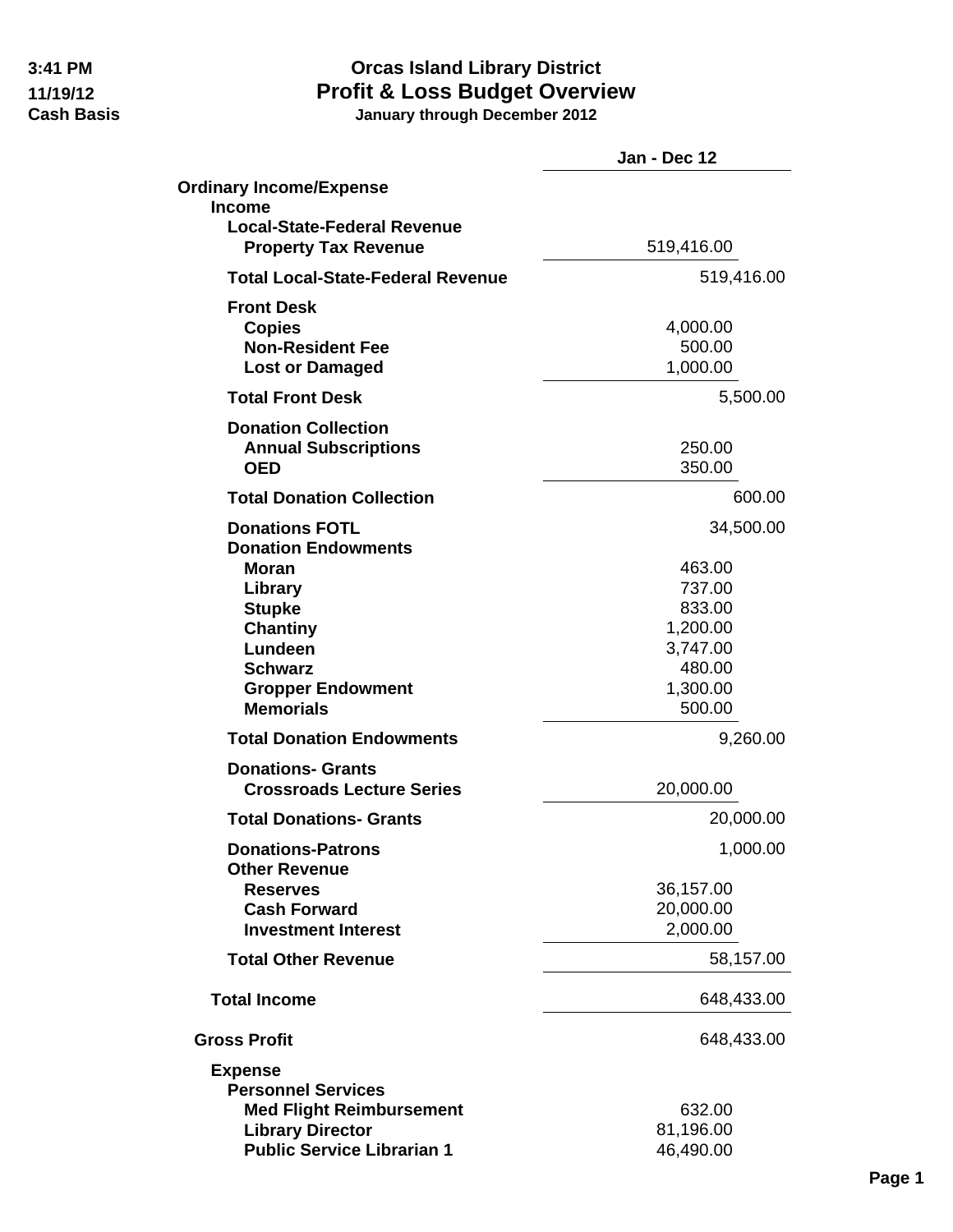|                                              | Jan - Dec 12 |
|----------------------------------------------|--------------|
| <b>Public Service Librarian 2</b>            | 32,096.00    |
| <b>Administrative Assistant</b>              | 30,809.00    |
| <b>Special Projects</b>                      | 4,000.00     |
| <b>Public Service Librarian 3</b>            | 31,988.00    |
| <b>Library Associate I</b>                   | 12,083.00    |
| <b>Network Administrator</b>                 | 32,546.00    |
| <b>Merit Increase</b>                        | 3,600.00     |
| <b>Substitutes</b>                           | 1,000.00     |
| <b>Public Service Librarian 4</b>            | 25,284.00    |
| <b>Library Associate III</b>                 | 15,795.00    |
| <b>Total Personnel Services</b>              | 317,519.00   |
| <b>Personnel Benefits</b>                    |              |
| <b>FICA Benefits</b>                         | 24,256.00    |
| <b>Worker's Comp. Benefit</b>                | 3,926.00     |
| <b>Retirement Benefits</b>                   | 22,957.00    |
| <b>Medical Insurance Benefit</b>             | 31,023.00    |
| <b>Un-employment Benefits</b>                | 1,742.00     |
| <b>Deferred Compensation</b>                 | 150.00       |
| <b>Total Personnel Benefits</b>              | 84,054.00    |
| <b>Office &amp; Operating Supplies</b>       |              |
| <b>Library Supplies</b>                      | 4,000.00     |
| <b>Building Supplies</b>                     | 300.00       |
| <b>Computer Supplies</b>                     | 2,600.00     |
| <b>Computer Software</b>                     | 1,000.00     |
| <b>Audio Visual (Cases)</b>                  | 1,500.00     |
| <b>Library Cards/Barcodes</b>                | 500.00       |
| <b>Processing/Binding</b>                    | 3,500.00     |
| <b>Copier Paper</b>                          | 1,500.00     |
| <b>Print/Graphics (Letterhead)</b>           | 1,000.00     |
| <b>Janitorial Supplies</b>                   | 2,000.00     |
| <b>Total Office &amp; Operating Supplies</b> | 17,900.00    |
| <b>Other Services &amp; Charges</b>          |              |
| <b>Professional Services</b>                 |              |
| <b>Consultants</b>                           | 1,000.00     |
| Legal                                        | 500.00       |
| Landscaper                                   | 2,000.00     |
| <b>Security Alarm Monitoring</b>             | 600.00       |
| <b>Catalog/ILL Services</b>                  | 5,000.00     |
| <b>ILL Fees</b>                              | 3,200.00     |
| <b>Custodial Services</b>                    | 21,450.00    |
| <b>Total Professional Services</b>           | 33,750.00    |
| <b>Communications</b>                        |              |
| <b>Postage &amp; Shipping</b>                | 6,000.00     |
| <b>Telephone</b>                             | 2,000.00     |
| <b>Internet Access</b>                       | 2,800.00     |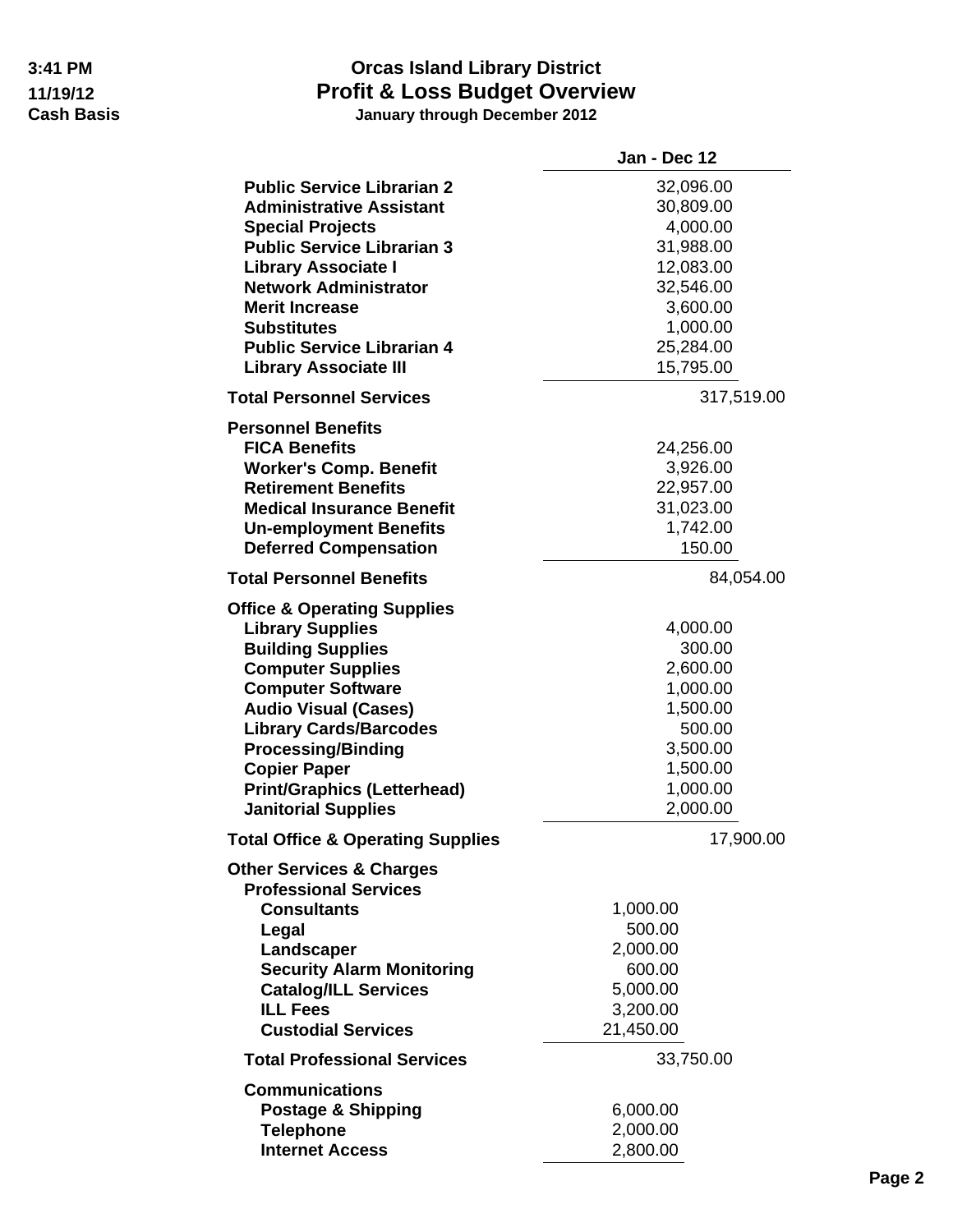|                                                                                                                                                                                                                                                       | Jan - Dec 12                                                               |
|-------------------------------------------------------------------------------------------------------------------------------------------------------------------------------------------------------------------------------------------------------|----------------------------------------------------------------------------|
| <b>Total Communications</b>                                                                                                                                                                                                                           | 10,800.00                                                                  |
| <b>Travel</b>                                                                                                                                                                                                                                         |                                                                            |
| <b>Travel/Conferences</b>                                                                                                                                                                                                                             | 3,000.00                                                                   |
| <b>Total Travel</b>                                                                                                                                                                                                                                   | 3,000.00                                                                   |
| <b>Advertising</b><br><b>Promotional Materials</b><br><b>Paid Ads/Legals</b>                                                                                                                                                                          | 500.00<br>1,000.00                                                         |
| <b>Total Advertising</b>                                                                                                                                                                                                                              | 1,500.00                                                                   |
| <b>Insurance</b><br><b>Property &amp; Liability</b><br><b>Directors' &amp; Officers' Liabil</b><br>Volunteer Workers' Compensati<br><b>Independent Contractor's Work</b>                                                                              | 6,200.00<br>2,000.00<br>300.00<br>500.00                                   |
| <b>Total Insurance</b>                                                                                                                                                                                                                                | 9,000.00                                                                   |
| <b>Public Utilities</b><br><b>Electricity (OPALCO)</b><br><b>Water</b><br>Sewer (ES Sewer & Water)<br><b>Garbage (San Juan Sanitation)</b>                                                                                                            | 7,000.00<br>1,000.00<br>450.00<br>2,000.00                                 |
| <b>Total Public Utilities</b>                                                                                                                                                                                                                         | 10,450.00                                                                  |
| <b>Repair &amp; Maintenance</b><br><b>Building Maintenance</b><br><b>Copier Maintenance Contract</b><br><b>Furnishings Maintenance</b><br><b>Computer</b><br><b>Carpet Cleaning</b><br><b>Grounds (Fertilizer/small pla</b><br><b>Window Cleaning</b> | 9,000.00<br>3,000.00<br>500.00<br>3,000.00<br>450.00<br>2,000.00<br>400.00 |
| <b>Total Repair &amp; Maintenance</b>                                                                                                                                                                                                                 | 18,350.00                                                                  |
| <b>Miscellaneous Expenses</b><br><b>County Reimbursement</b><br><b>WLA/ALA Memberships</b><br><b>Taxes</b><br><b>Friends Grant</b><br><b>Crossroads Lecture Series</b>                                                                                | 3,000.00<br>1,400.00<br>2,000.00<br>25,500.00<br>20,000.00                 |
| <b>Total Miscellaneous Expenses</b>                                                                                                                                                                                                                   | 51,900.00                                                                  |
| <b>Total Other Services &amp; Charges</b>                                                                                                                                                                                                             | 138,750.00                                                                 |
| <b>Machinery &amp; Equipment</b><br><b>Office Equip &amp; Furnishings</b><br><b>Postage Meter</b><br><b>Computer Equipment</b>                                                                                                                        | 2,000.00<br>2,500.00<br>1,000.00                                           |